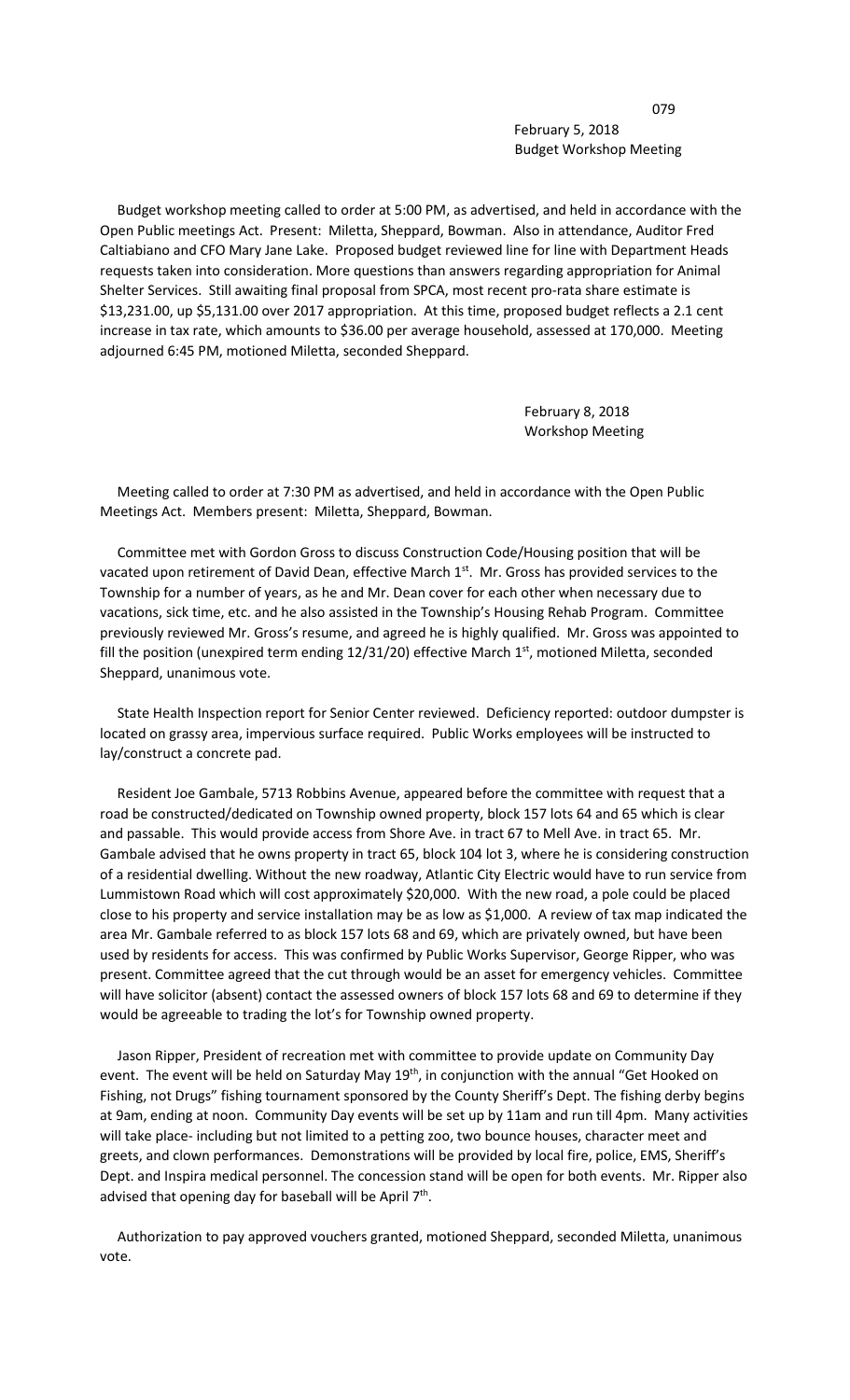February 8, 2018 **Details** 1880 **CONTEX 1880 CONTEX 1880 O80** Continued

 A tax map marked with tire dump site's in tract 66 , previously provided by Wayne Day, 2163 Boston Street reviewed. Mr. Ripper advised that clean- is almost completed. Mr. Ripper also advised that new traffic pattern at Convenience Center is working well. Some complaints, but residents are adjusting.

 Correspondence received from William Lomberk regarding donation of (9) nine lot's reviewed. Mr. Lomberk also submitted the fee of \$600.00 per lot as required by ordinance. Mr. Sheppard instructed clerk to get quote from Solicitor for cost of legal work involved.

 With no further business to address, meeting adjourned at 9:35 pm, motioned Sheppard, seconded Miletta.

 $\frac{1}{\sqrt{2\pi}}$  , which is the contract of the contract of the contract of the contract of the contract of the contract of the contract of the contract of the contract of the contract of the contract of the contract of the

Ruth Dawson, Clerk

 Monday February 12, 2018 Regular Monthly Meeting

 Meeting called to order at 7:30 PM as advertised, and held in accordance with the Open Public Meetings Act. Present: Bowman, Sheppard, Miletta.

Flag salute held. Minutes of the January  $4<sup>th</sup>$ ,  $8<sup>th</sup>$  and  $25<sup>th</sup>$  meetings approved, motioned Miletta, seconded Sheppard.

Reports for the month of January accepted, motioned Miletta, seconded Sheppard, unanimous vote.

 Certificate of Determination and Award dated February 7, 2018, note sold to Township of East Brunswick at the price of \$260,000 at 1.8888% presented by Clerk as required by the Local Bond Law, and accepted, motioned Sheppard, seconded Miletta, unanimous vote.

 The 2018 Salary Ordinance, No. 2018-406 was approved on first reading, motioned Miletta, seconded Sheppard, unanimous vote. Public hearing and further consideration for final adoption will be given at the regular meeting of March  $12<sup>th</sup>$ .

 Resolution 2018-19, Accepting the 2017 Certified LOSAP List approved motioned Sheppard, seconded Miletta, unanimous vote. 31 qualified members for a total of \$17,000.00.

Resolution 2018-19 Establishing Dog License Fees and Extending the Grace Period to March 31<sup>st</sup>, 2018 approved, motioned Sheppard, seconded Miletta, unanimous vote.

 The Lawrence Township Parade and Events Committee received authorization to conduct the annual Memorial Day Parade, motioned Sheppard, seconded Miletta, unanimous vote, Resolution No. 2018-20.

 Property Taxes on six undersized lots donated to the Township authorized for cancellation, Resolution 2018-21, approved, motioned Miletta, seconded Sheppard, unanimous vote.

 Resolution 2018-22, Authorization to apply 2017 tax overpayment to 2018 approved, motioned Miletta, seconded Sheppard, unanimous vote.

 Resolution 2018-23, Authorization to enter into an Inter-Local Services agreement with Deerfield Township for Zoning/Code Enforcement Services approved, motioned Sheppard, seconded Miletta, unanimous vote.